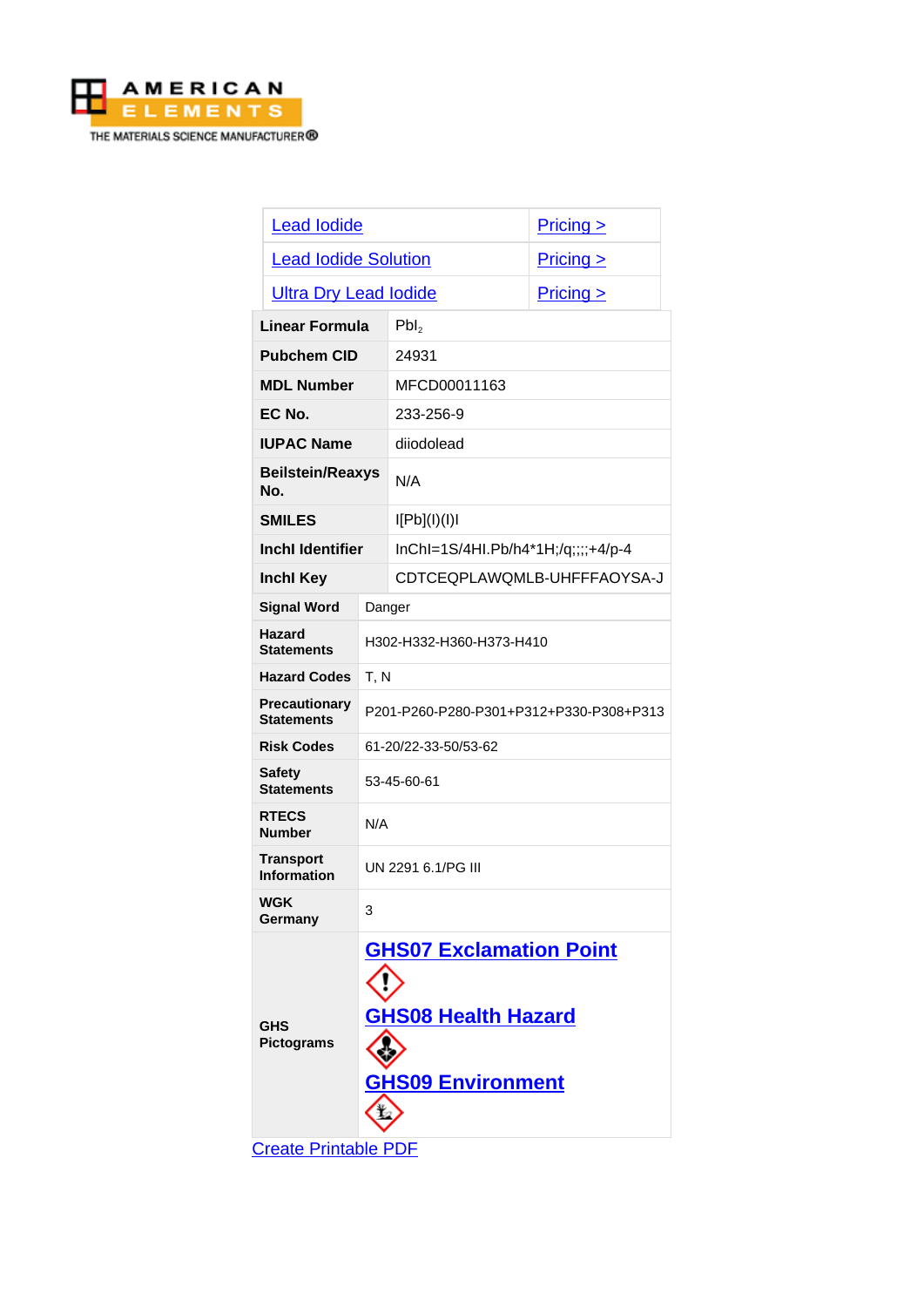# **SAFETY DATA SHEET**

**Date Accessed:** 06/24/2022 **Date Revised:** 05/15/2015

#### **SECTION 1. IDENTIFICATION**

**Product Identifiers:** All applicable American Elements product codes for CAS #10101-63-0

**Relevant identified uses of the substance:** Scientific research and development

Supplier details: American Elements 10884 Weyburn Ave. Los Angeles, CA 90024 Tel: +1 310-208-0551 Fax: +1 310-208-0351

Emergency telephone number: Domestic, North America +1 800-424-9300 International +1 703-527-3887

# **SECTION 2. HAZARDS IDENTIFICATION**

Classification of the substance or mixture in accordance with 29 CFR 1910 (OSHA HCS) GHS08 Health hazard Repr. 1A H360 May damage fertility or the unborn child. STOT RE 2 H373 May cause damage to organs through prolonged or repeated exposure. GHS07 Acute Tox. 4 H302 Harmful if swallowed. Acute Tox. 4 H332 Harmful if inhaled. Hazards not otherwise classified No data available GHS label elements, including precautionary statements



Hazard pictograms GHS07 GHS08 Signal word Danger Hazard statements H302+H332 Harmful if swallowed or if inhaled. H360 May damage fertility or the unborn child. H373 May cause damage to organs through prolonged or repeated exposure. Precautionary statements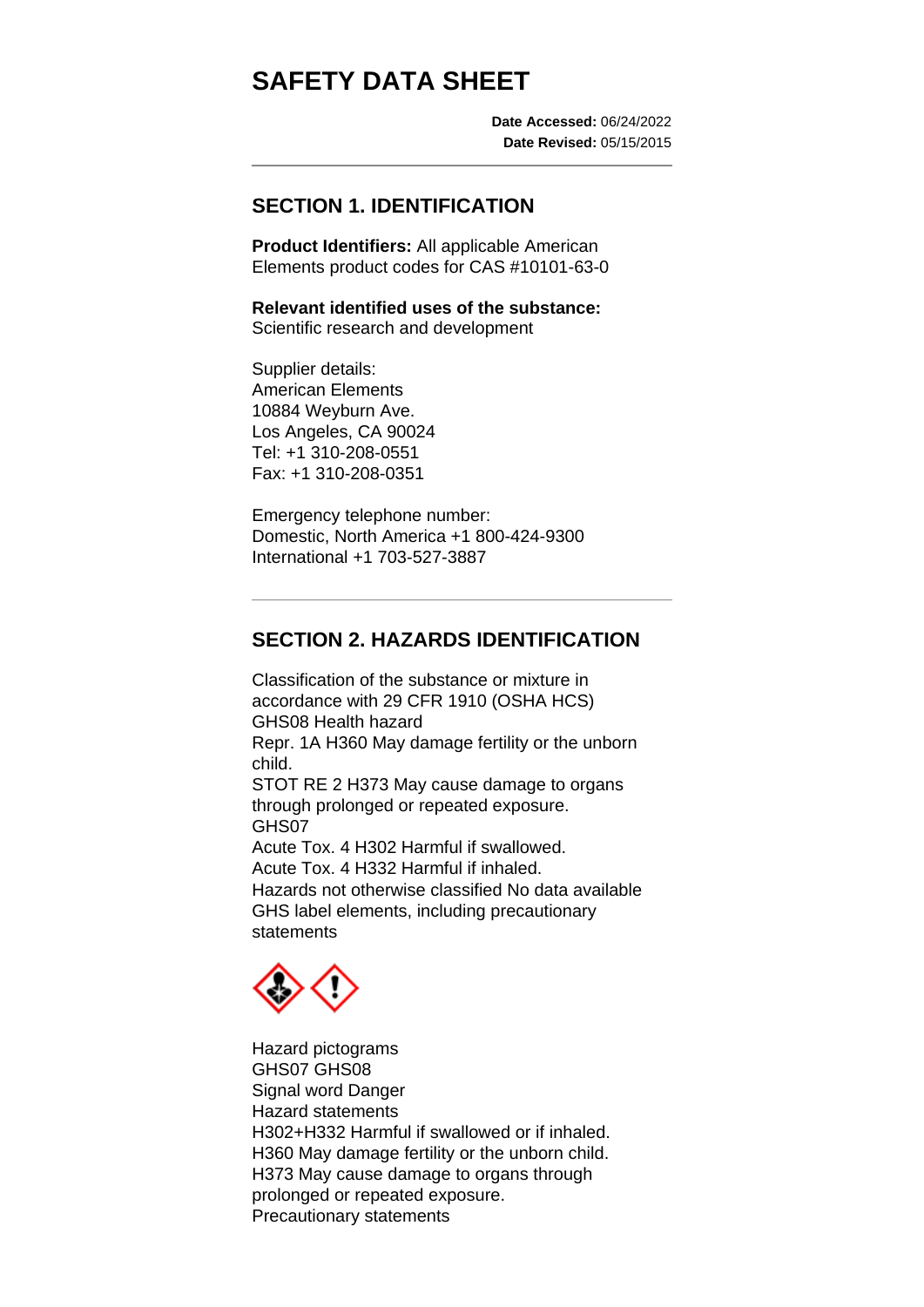P260 Do not breathe dust/fume/gas/mist/vapors/spray. P261 Avoid breathing dust/fume/gas/mist/vapors/spray. P281 Use personal protective equipment as required. P304+P340 IF INHALED: Remove person to fresh air and keep comfortable for breathing. P405 Store locked up. P501 Dispose of contents/container in accordance with local/regional/national/international regulations. WHMIS classification D1B - Toxic material causing immediate and serious toxic effects D2A - Very toxic material causing other toxic effects Classification system HMIS ratings (scale 0-4) (Hazardous Materials Identification System) Health (acute effects)  $= 2$  $Flammability = 0$ Physical Hazard  $= 1$ Other hazards Results of PBT and vPvB assessment PBT: N/A vPvB: N/A

#### **SECTION 3. COMPOSITION/INFORMATION ON INGREDIENTS**

**Substances** CAS No. / Substance Name: 10101-63-0 Lead(II) iodide Identification number(s): EC number: 233-256-9

Index number: 082-001-00-6

#### **SECTION 4. FIRST AID MEASURES**

Description of first aid measures If inhaled: Supply patient with fresh air. If not breathing, provide artificial respiration. Keep patient warm. Seek immediate medical advice. In case of skin contact: Immediately wash with soap and water; rinse thoroughly. Seek immediate medical advice. In case of eye contact: Rinse opened eye for several minutes under running water. Consult a physician. If swallowed: Seek medical treatment.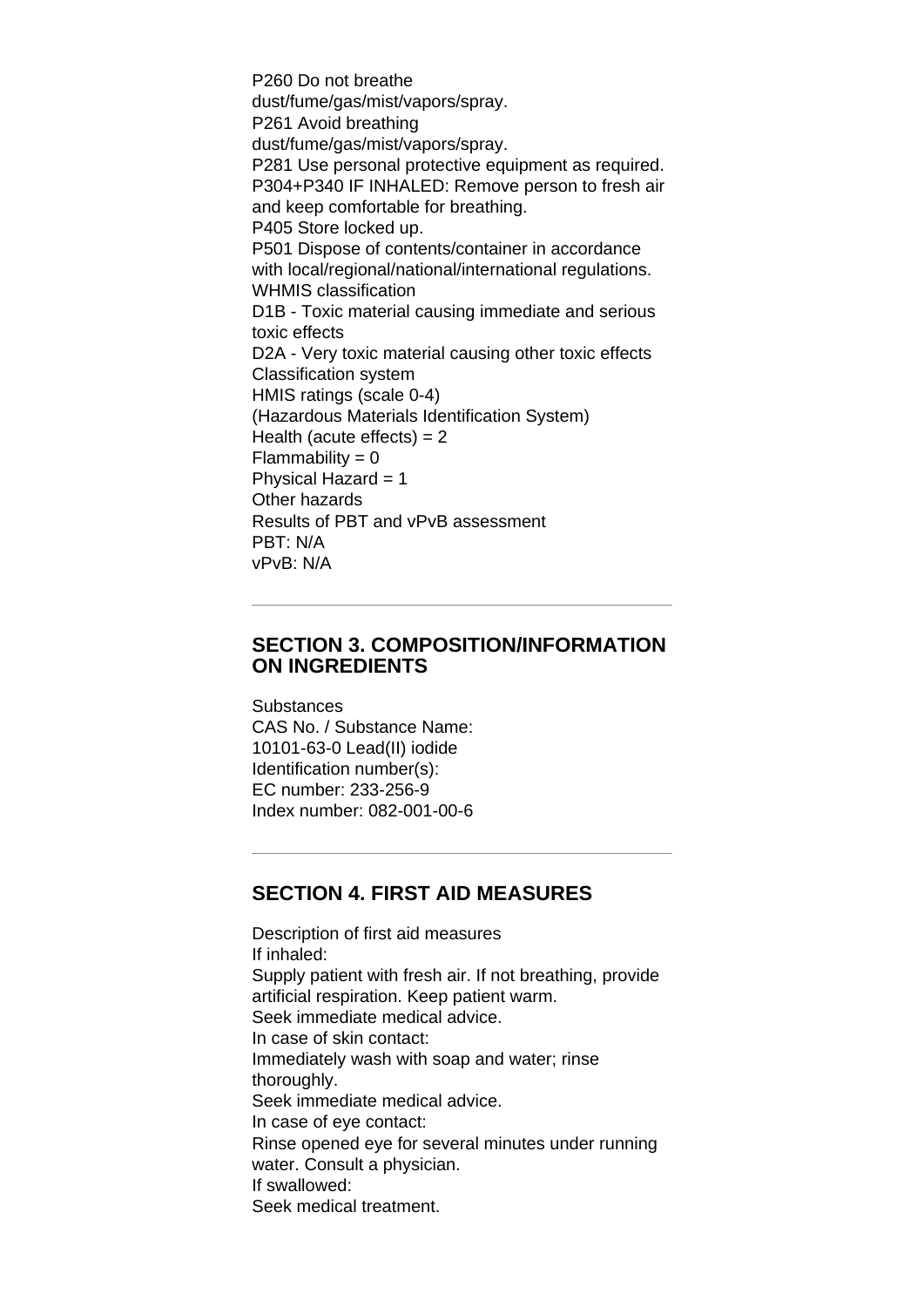Information for doctor Most important symptoms and effects, both acute and delayed: No data available Indication of any immediate medical attention and special treatment needed: No data available

# **SECTION 5. FIREFIGHTING MEASURES**

Extinguishing media Suitable extinguishing agents Product is not flammable. Use fire-fighting measures that suit the surrounding fire. Special hazards arising from the substance or mixture If this product is involved in a fire, the following can be released: Hydrogen iodide (HI) Lead oxide fume Advice for firefighters Protective equipment: Wear self-contained respirator. Wear fully protective impervious suit.

#### **SECTION 6. ACCIDENTAL RELEASE MEASURES**

Personal precautions, protective equipment and emergency procedures Use personal protective equipment. Keep unprotected persons away. Ensure adequate ventilation Environmental precautions: Do not allow product to enter drains, sewage systems, or other water courses. Methods and materials for containment and cleanup: Dispose of contaminated material as waste according to section 13. Ensure adequate ventilation. Prevention of secondary hazards: No special measures required. Reference to other sections See Section 7 for information on safe handling See Section 8 for information on personal protection equipment. See Section 13 for disposal information.

# **SECTION 7. HANDLING AND STORAGE**

Handling Precautions for safe handling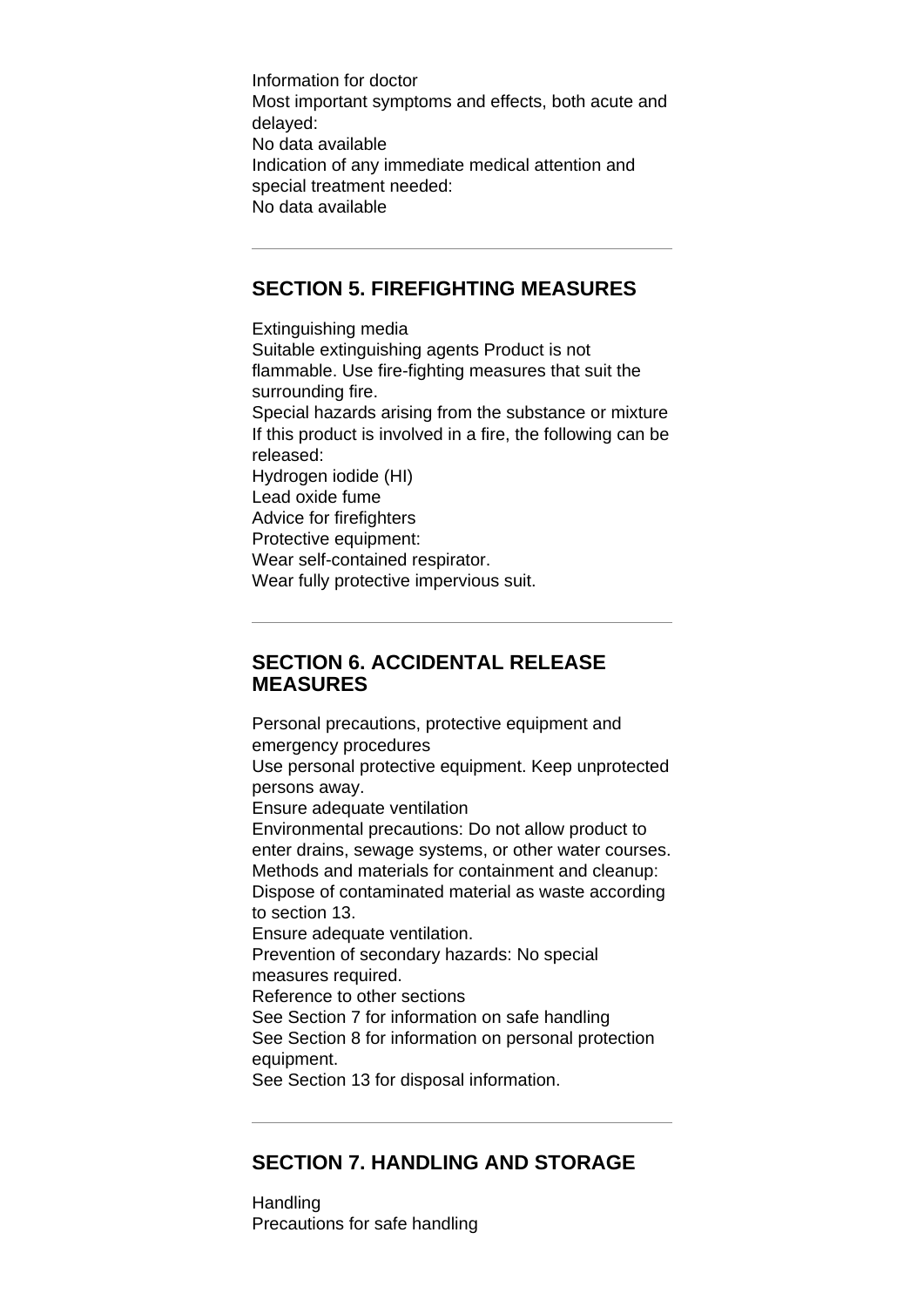Keep container tightly sealed. Store in cool, dry place in tightly closed containers. Ensure good ventilation at the workplace. Open and handle container with care. Information about protection against explosions and fires: The product is not flammable Conditions for safe storage, including any incompatibilities Requirements to be met by storerooms and receptacles: No special requirements. Information about storage in one common storage facility: Store in the dark. Store away from oxidizing agents. Further information about storage conditions: Keep container tightly sealed. Store in cool, dry conditions in well-sealed containers. Protect from exposure to light. Specific end use(s) No data available

# **SECTION 8. EXPOSURE CONTROLS/PERSONAL PROTECTION**

Additional information about design of technical systems: Properly operating chemical fume hood designed for hazardous chemicals and having an average face velocity of at least 100 feet per minute. Control parameters Components with limit values that require monitoring at the workplace: None. Additional information: No data Exposure controls Personal protective equipment Follow typical protective and hygienic practices for handling chemicals. Keep away from foodstuffs, beverages and feed. Remove all soiled and contaminated clothing immediately. Wash hands before breaks and at the end of work. Store protective clothing separately. Maintain an ergonomically appropriate working environment. Breathing equipment: Use suitable respirator when high concentrations are present. Protection of hands: Impervious gloves Inspect gloves prior to use. The selection of suitable gloves not only depends on the material, but also on quality. Quality will vary from manufacturer to manufacturer. Penetration time of glove material (in minutes) No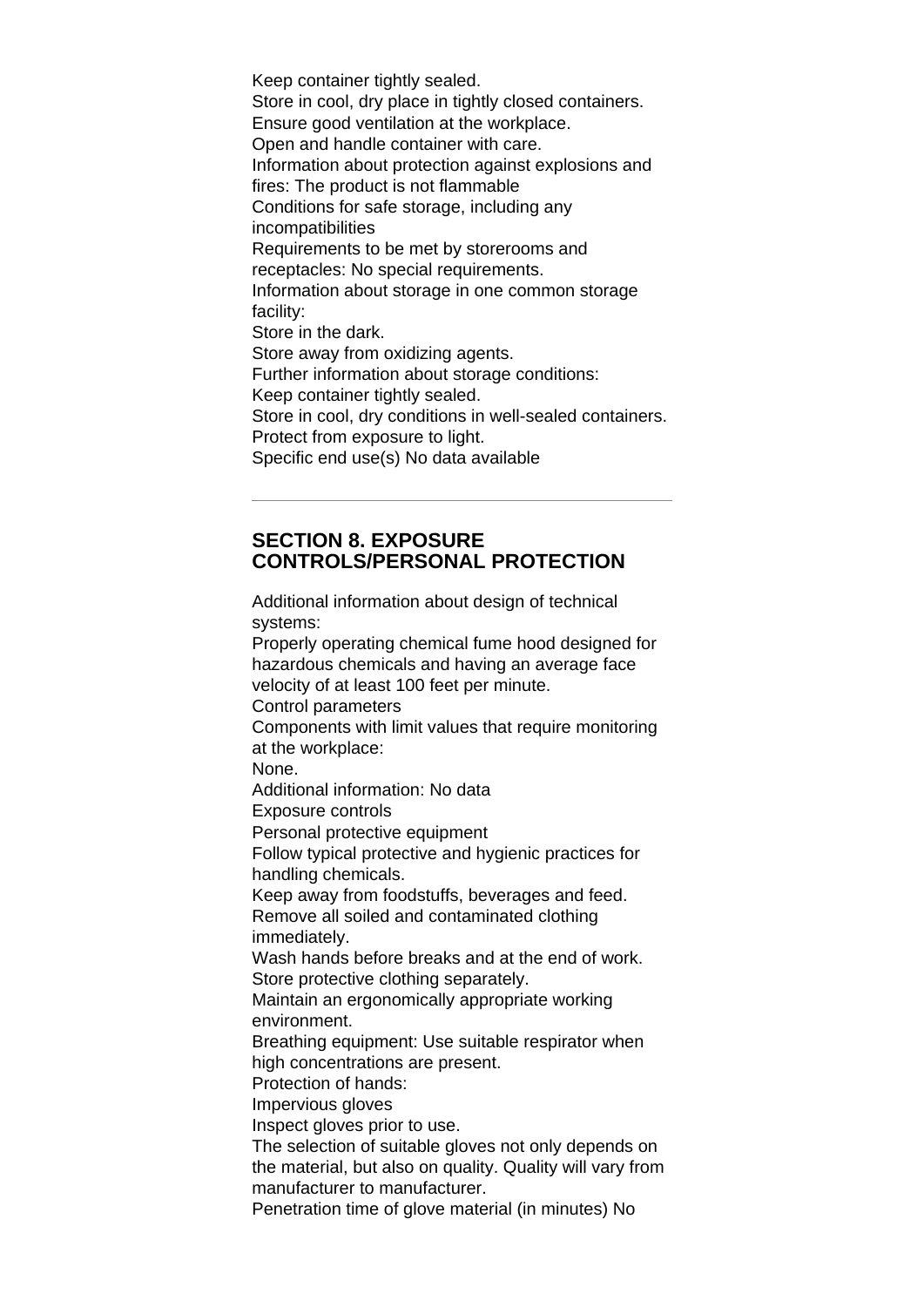data available Eye protection: Safety glasses Body protection: Protective work clothing.

# **SECTION 9. PHYSICAL AND CHEMICAL PROPERTIES**

Information on basic physical and chemical properties Appearance: Form: Powder Color: Yellow Odor: Odorless Odor threshold: No data available. pH: N/A Melting point/Melting range: 402 °C (756 °F) Boiling point/Boiling range: 954 °C (1749 °F) Sublimation temperature / start: No data available Flammability (solid, gas) No data available. Ignition temperature: No data available Decomposition temperature: No data available Autoignition: No data available. Danger of explosion: No data available. Explosion limits: Lower: No data available Upper: No data available Vapor pressure: N/A Density at 20 °C (68 °F): 6.16 g/cm<sup>3</sup> (51.405 lbs/gal) Relative density No data available. Vapor density N/A Evaporation rate N/A Solubility in / Miscibility with Water at 20 °C (68 °F): 0.63 g/l Partition coefficient (n-octanol/water): No data available. Viscosity:

Dynamic: N/A Kinematic: N/A Other information No data available

# **SECTION 10. STABILITY AND REACTIVITY**

Reactivity No data available Chemical stability Stable under recommended storage conditions. Thermal decomposition / conditions to be avoided: Decomposition will not occur if used and stored according to specifications. Possibility of hazardous reactions Reacts with strong oxidizing agents Conditions to avoid No data available Incompatible materials: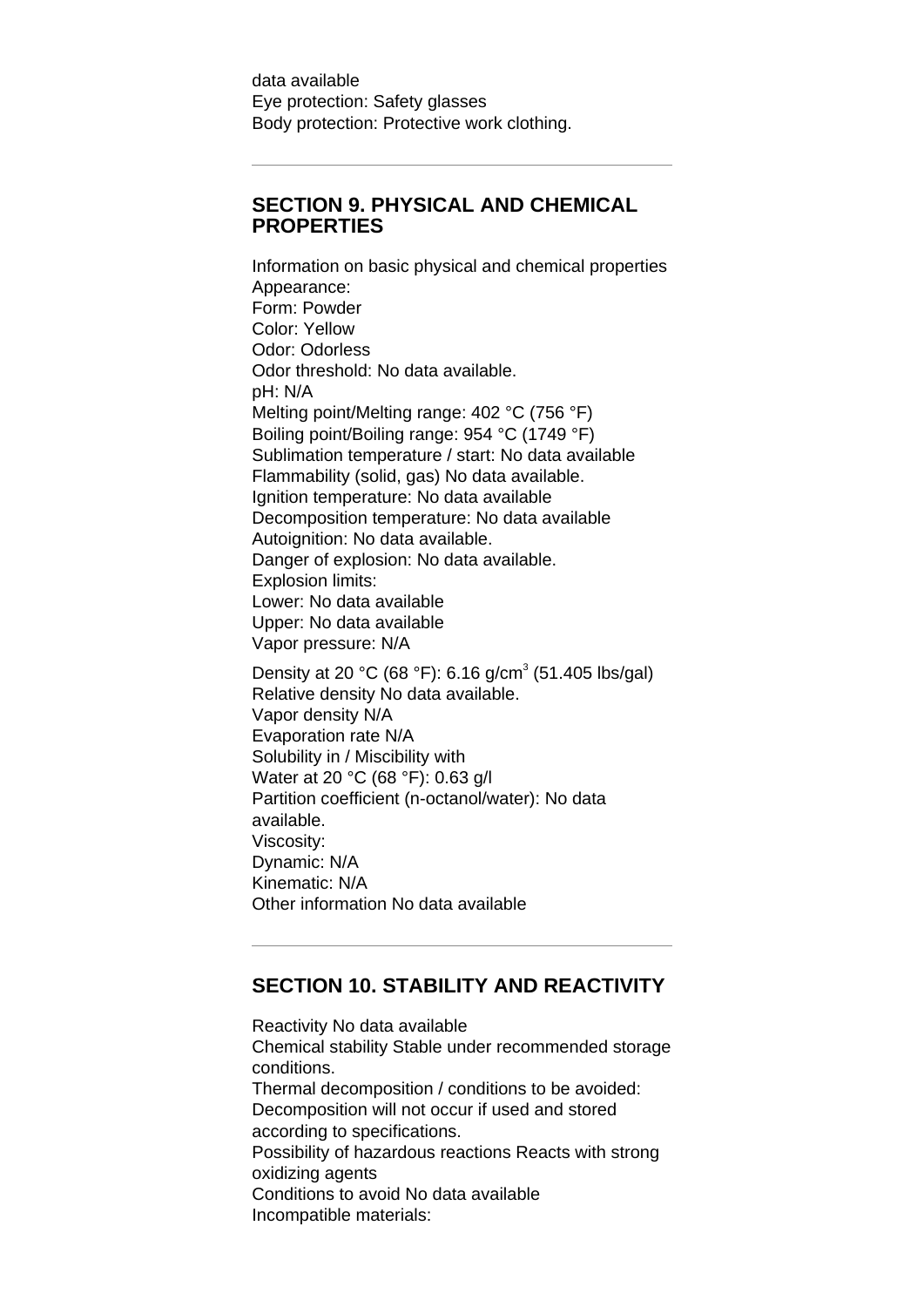Oxidizing agents Light Hazardous decomposition products: Hydrogen iodide (HI) Lead oxide fume

# **SECTION 11. TOXICOLOGICAL INFORMATION**

Information on toxicological effects Acute toxicity: Harmful if inhaled. Harmful if swallowed. LD/LC50 values that are relevant for classification: No data Skin irritation or corrosion: May cause irritation Eye irritation or corrosion: May cause irritation Sensitization: No sensitizing effects known. Germ cell mutagenicity: No effects known. Carcinogenicity: EPA-B2: Probable human carcinogen, sufficient evidence from animal studies; inadequate evidence or no data from epidemiologic studies. NTP-R: Reasonably anticipated to be a carcinogen: limited evidence from studies in humans or sufficient evidence from studies in experimental animals. ACGIH A3: Animal carcinogen: Agent is carcinogenic in experimental animals at a relatively high dose, by route(s) of administration, at site(s), of histologic type(s), or by mechanism(s) not considered relevant to worker exposure. Available epidemologic studies do not confirm an increased risk of cancer in exposed humans. Available evidence suggests that the agent is not likely to cause cancer in humans except under uncommon or unlikely routes or levels of exposure. IARC-2A: Probably carcinogenic to humans: limited human evidence; sufficient evidence in experimental animals Reproductive toxicity: May damage fertility or the unborn child. Specific target organ system toxicity - repeated exposure: May cause damage to organs through prolonged or repeated exposure. Specific target organ system toxicity - single exposure: No effects known. Aspiration hazard: No effects known. Subacute to chronic toxicity: No effects known. Additional toxicological information: To the best of our knowledge the acute and chronic toxicity of this substance is not fully known.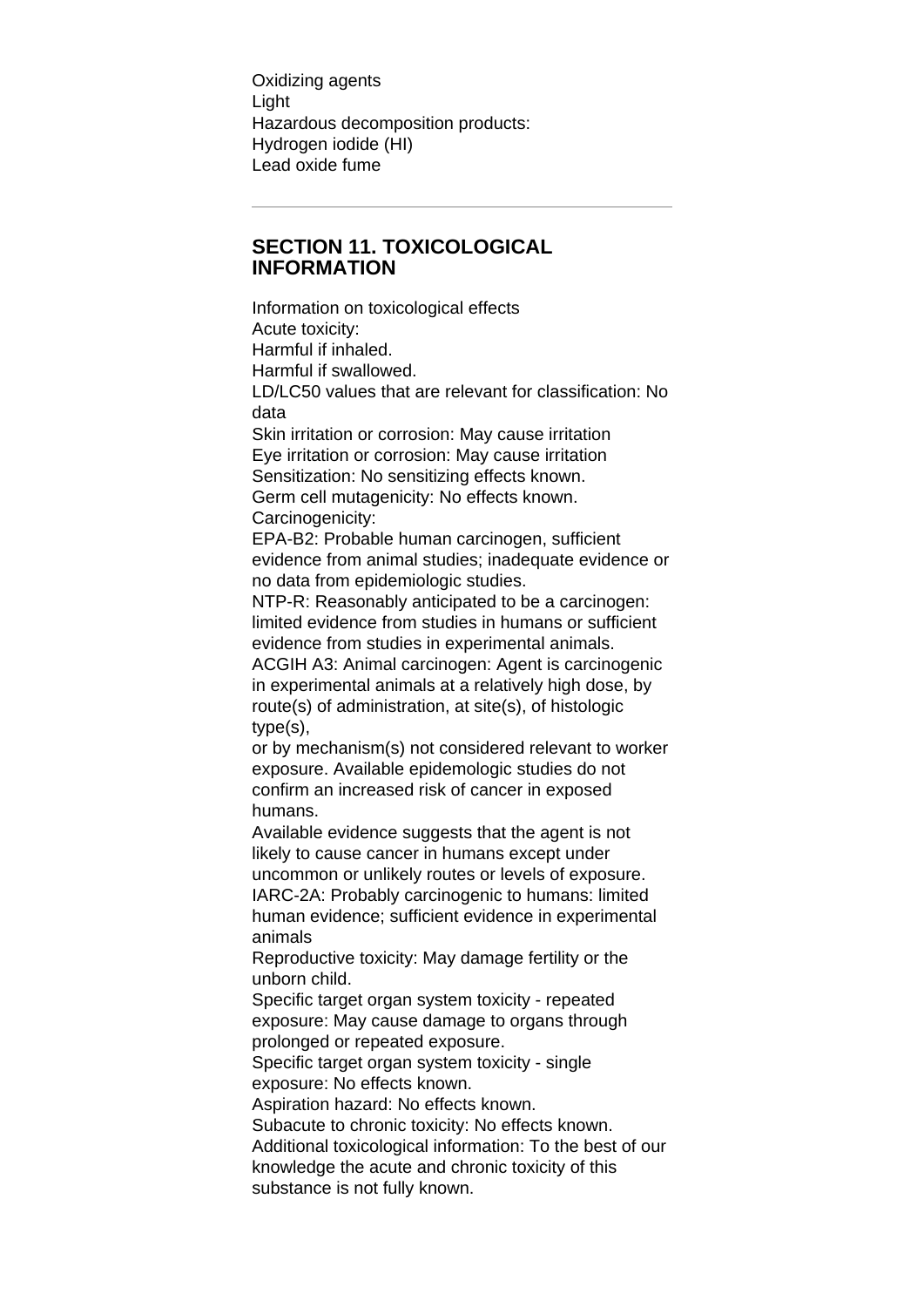# **SECTION 12. ECOLOGICAL INFORMATION**

#### **Toxicity**

Aquatic toxicity: No data available Persistence and degradability No data available Bioaccumulative potential No data available Mobility in soil No data available Ecotoxical effects: Remark: Very toxic for aquatic organisms Additional ecological information: Do not allow product to reach groundwater, water courses, or sewage systems, even in small quantities. Danger to drinking water if even extremely small quantities leak into the ground. Also poisonous for fish and plankton in water bodies. May cause long lasting harmful effects to aquatic life. Avoid transfer into the environment. Very toxic for aquatic organisms Results of PBT and vPvB assessment PBT: N/A vPvB: N/A Other adverse effects No data available

# **SECTION 13. DISPOSAL CONSIDERATIONS**

Waste treatment methods Recommendation Consult official regulations to ensure proper disposal. Uncleaned packagings: Recommendation: Disposal must be made according to official regulations.

# **SECTION 14. TRANSPORT INFORMATION**

UN-Number DOT, IMDG, IATA UN2291 UN proper shipping name DOT RQ Lead compounds, soluble, n.o.s. (Lead(II) iodide) IMDG, IATA LEAD COMPOUND, SOLUBLE, N.O.S. (Lead(II) iodide) Transport hazard class(es) **DOT** Class 6.1 Toxic substances. Label 6.1 Class 6.1 (T5) Toxic substances Label 6.1 IMDG, IATA Class 6.1 Toxic substances.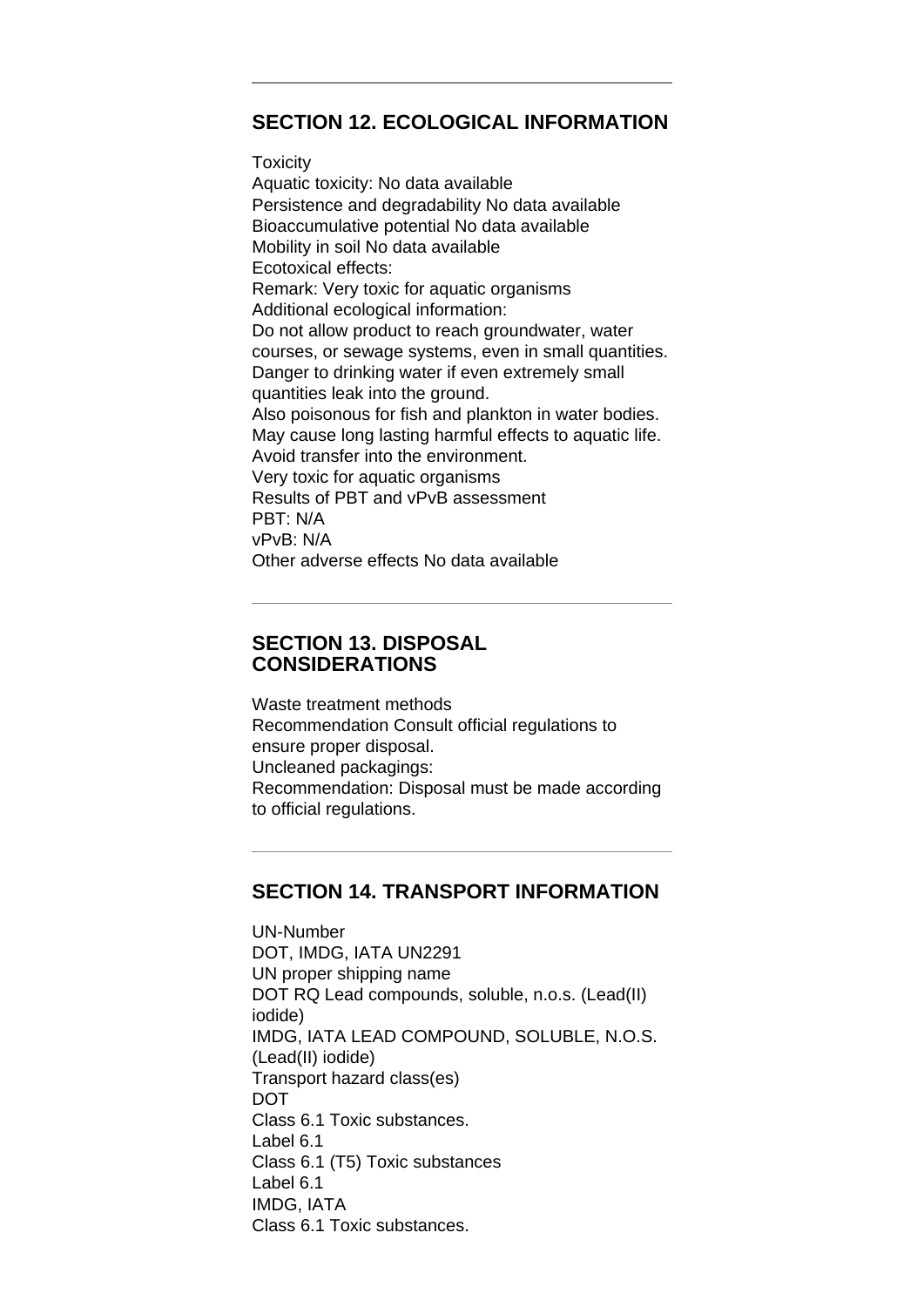Label 6.1 Packing group DOT, IMDG, IATA III Environmental hazards: Environmentally hazardous substance, solid Special precautions for user Warning: Toxic substances EMS Number: F-A,S-A Segregation groups Heavy metals and their salts (including their organometallic compounds), lead and its compounds Transport in bulk according to Annex II of MARPOL73/78 and the IBC Code N/A Transport/Additional information: **DOT** Hazardous substance: 10 lbs, 4.54 kg Marine Pollutant (DOT): No UN "Model Regulation": UN2291, Lead compounds, soluble, n.o.s. (Lead(II) iodide), 6.1, III

# **SECTION 15. REGULATORY INFORMATION**

Safety, health and environmental regulations/legislation specific for the substance or mixture GHS label elements, including precautionary statements Hazard pictograms GHS07 GHS08 Signal word Danger Hazard statements H302+H332 Harmful if swallowed or if inhaled. H360 May damage fertility or the unborn child. H373 May cause damage to organs through prolonged or repeated exposure. Precautionary statements P260 Do not breathe dust/fume/gas/mist/vapors/spray. P261 Avoid breathing dust/fume/gas/mist/vapors/spray. P281 Use personal protective equipment as required. P304+P340 IF INHALED: Remove person to fresh air and keep comfortable for breathing. P405 Store locked up. P501 Dispose of contents/container in accordance with local/regional/national/international regulations. National regulations All components of this product are listed in the U.S. Environmental Protection Agency Toxic Substances Control Act Chemical substance Inventory. All components of this product are listed on the Canadian Non-Domestic Substances List (NDSL).